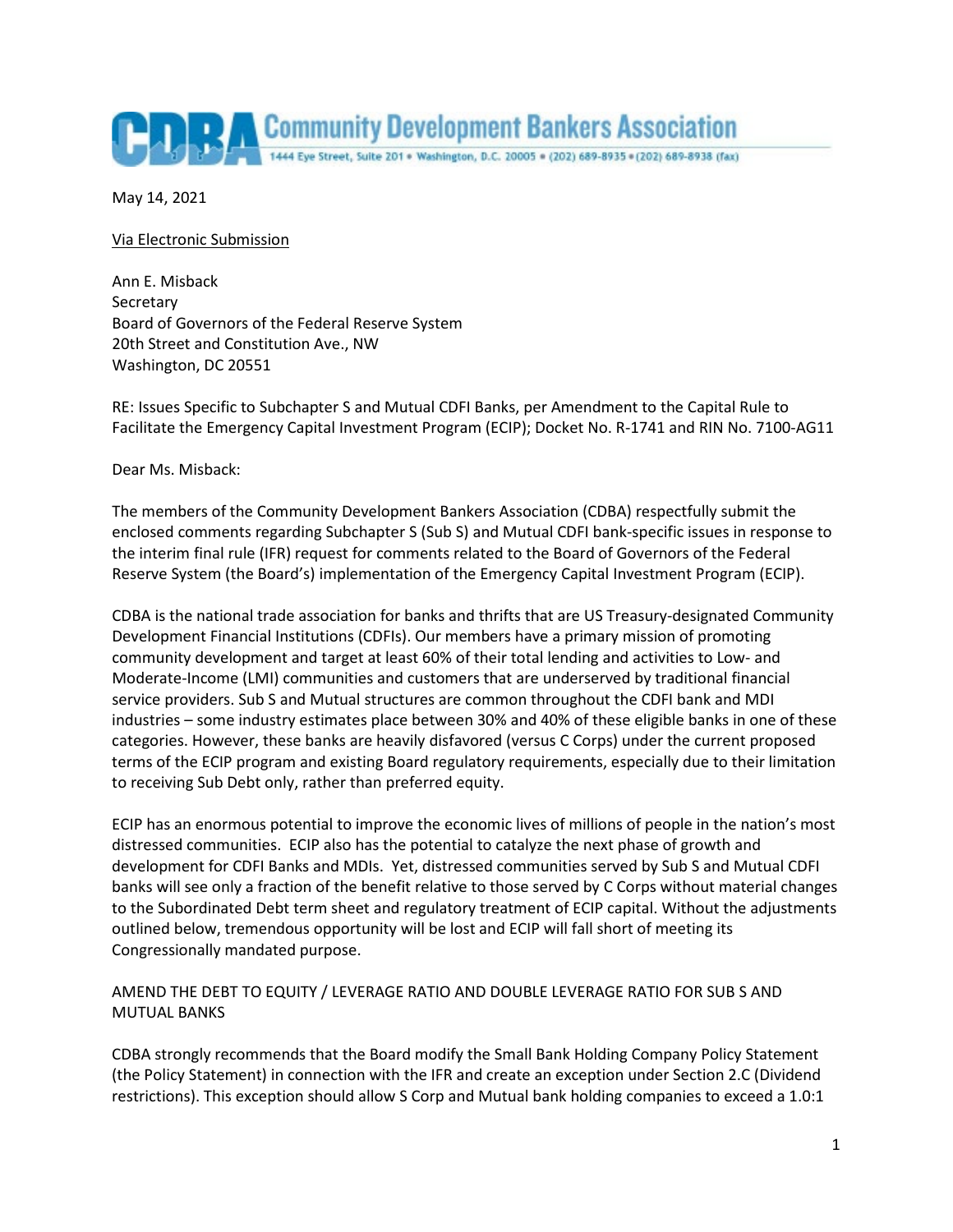debt-to equity ratio and still issue dividends. Because S Corp and Mutual CDFI banks and MDIs are small organizations, it will be impossible for them to keep their debt-to-equity ratios at 1.0:1 while applying for the amounts Congress authorized. As an example, some CDFI banks estimate that the current regulations would variously limit S Corp and Mutual banks' ECIP capital to only 2% or 5% of assets, a fraction of the potential (up to 15% for banks with assets greater than \$2 billion, 25% for those \$500 million to \$2 billion, and 30% for those under \$500 million) allowed under ECIP rules.

Providing such an exception to exclude 100% of ECIP Sub Debt from the Board's Debt to Equity and Double Leverage Ratios would be consistent with the position the Board took with respect to the Temporary Asset Relief Program (TARP), established by the Emergency Economic Stabilization Act of 2008. At the time TARP was established, the Board amended Section 2.A of the Policy Statement to add language clarifying that:

*"Notwithstanding any other provision of this policy statement and for the purposes of compliance with paragraphs 2.C [Dividend Restrictions]… a bank holding company that has made a valid election to be taxed under Subchapter S…may exclude from debt subordinated debentures issued to the United States Department of the Treasury under [TARP]".* 

Further, we urge the Board to modify the bank holding company double-leverage ratio as part of its overall safety and soundness supervisory review of the organization. The double-leverage ratio is generally computed by dividing the bank holding company's investment in the banking subsidiary by its total equity capital. A double-leverage ratio will be considered by the Board to be high once it exceeds 120%. At this point, the bank holding company may become subject to additional regulatory scrutiny by the Board's supervision and regulation team. CDBA recommends that the Board modify the definition of the double-leverage ratio to exclude from the ratio some portion, or all, of an ECIP-related BHC investment into a banking subsidiary.

If the Board does not make these amendments, this time to acknowledge ECIP and exclude ECIP Sub Debt from the overall debt calculation for the purposes of calculating these ratios, S Corp and Mutual CDFI banks and MDIs will be forced to limit their capital application. The organizations closest to the underserved communities will be materially curtailed in their ability to participate in ECIP, expand services in needy communities, and reach deep to address systemic economic challenges.

## ELIMINATE UNEQUAL TERM SHEET OFFERINGS FOR SUB S AND MUTUAL BANKS

CDBA strongly urges the Board and regulatory Agencies to revisit the term sheet for subordinate debt offered to Sub S and Mutual Banks. We believe several provisions are in direct conflict with the ECIP authorizing statute:

- ECIP's authorizing statute says that the maximum rate for both forms of capital is  $2\%$ .<sup>[1](#page-1-0)</sup> The Sub S and Mutual term sheet, however, states that banks receiving Subordinate Debt are subject to a maximum rate of 2.5%. The rate on both investments should adhere to the statutory maximum of 2%, without exception.
- The statute states that sub debt should receive treatment consistent with the Tier 1 treatment for preferred stock.<sup>[2](#page-1-1)</sup> Yet, the Sub S and Mutual term sheet say it will be treated as Tier 2. The

<span id="page-1-0"></span><sup>&</sup>lt;sup>1</sup> "No dividends, interest or other similar payments shall have a rate exceeding 2 percent per annum for the first 10 years."

<span id="page-1-1"></span><sup>&</sup>lt;sup>2</sup> "Consistent with requirements . . . applicable to the terms of preferred stock issued by institutions participating in the program."